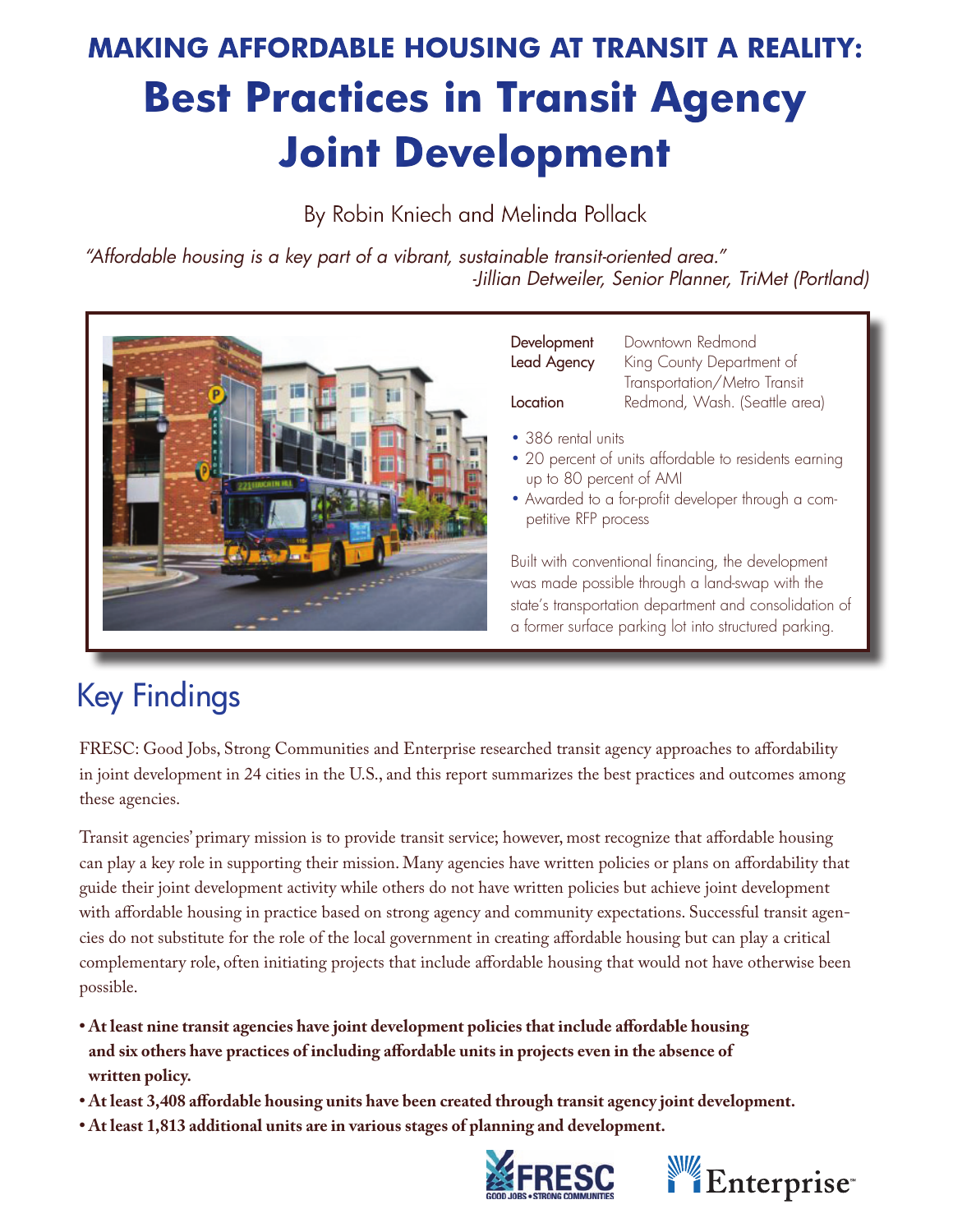## **Affordable Housing Best Practices in Transit Agency Joint Development**

The Denver metropolitan region has embarked upon a multi-billion dollar rail and bus rapid transit expansion known as FasTracks.

opportunities for transit-oriented development (TOD), including interest in combining residential and other mixed uses on land sold or leased by the regional transit agency. Advocates and communities concerned about equitable access for low- and moderate-income families

With the expansion has come increased attention and



**Development** West Gresham Apartments Lead Agency Tri-Met Location Gresham (Portland, Ore., area)

- 27 rental units
- Affordable to residents earning 30 to 60 percent of AMI
- Negotiated through an unsolicited development proposal

Financing sources included Enterprise, city, county, state funds and projectbased Section 8.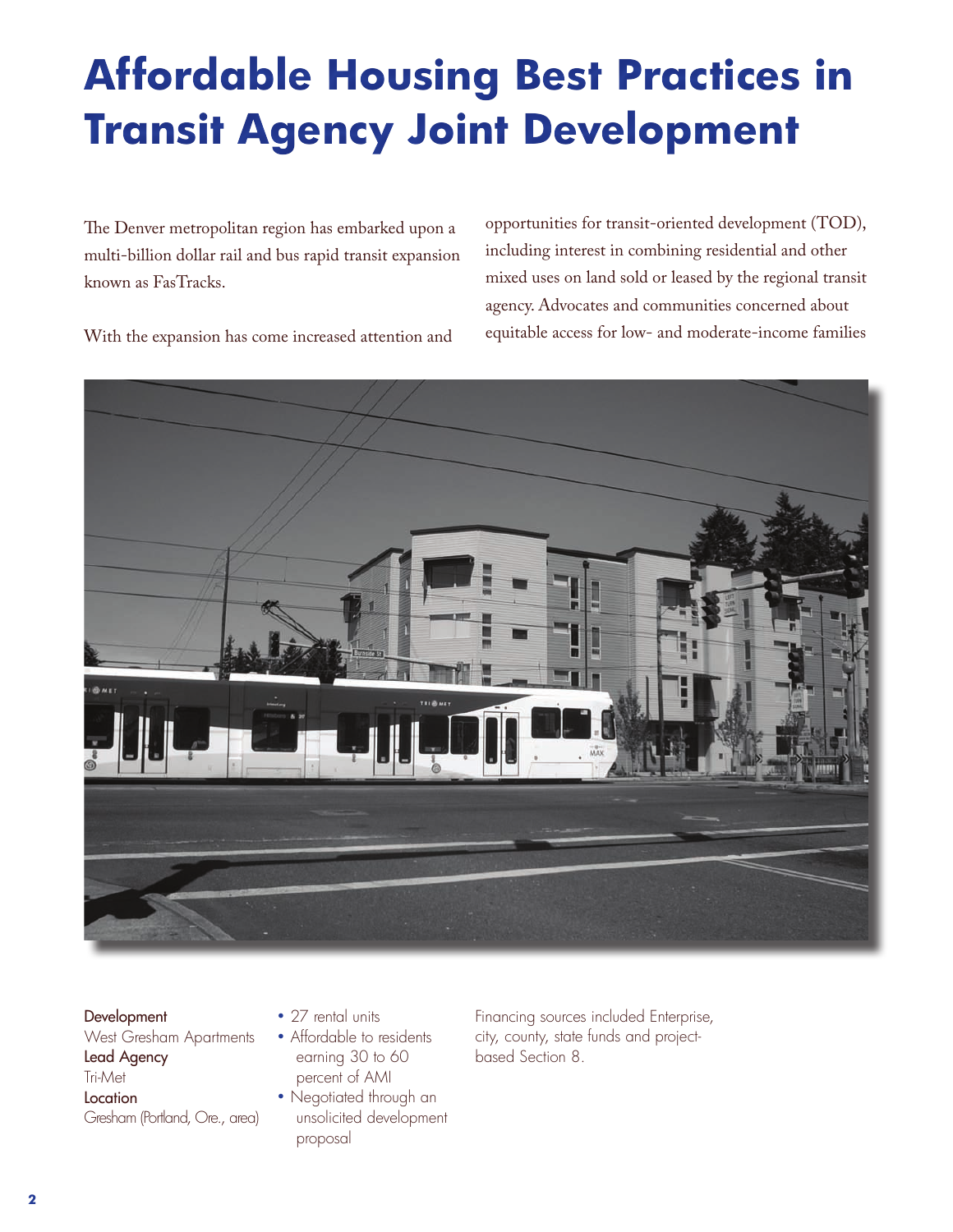are also interested in how mixed-income affordable housing can be maximized in TODs.

These opportunities and concerns prompted FRESC and Enterprise to undertake a national survey of transit agencies to assess joint development policies and practices and to determine how other transit agencies approach affordable housing.

The survey attempted to gather information from 24 of the 25 major transit agencies in the country with fixed-guideway station areas. One bus-only agency with a track record on affordable housing was also included (King County, Wash.).

Data was drawn from interviews with transit agency and municipal planning staff, transit agency planning and policy documents, requests for proposals, project websites, and other publicly available information in early 2008, with an update in late fall of 2009.

The survey focused on policies or projects involving transit agency sale or lease of land to a private developer for the purposes of development near or connected to public transit stops or stations.

The Federal Transit Administration (FTA) has technical tests that determine when such land transactions are considered "joint development" for purposes of federal statute, including an on-going financial interest on the part of the FTA, but our survey was not limited to such transactions.

This report uses the term joint development more loosely to reflect any sale or lease of transit agency land that results in residential development, often, but not always, as part of a mixed-use project.

### **Why Transit Agencies Include Affordable Housing in Joint Development**

Transit agencies across the country are unanimous that their primary mission is to provide transit service. Yet at least 15 agencies surveyed have policies that promote inclusion of affordable housing in joint developments, or have completed projects that include affordable units. These agencies report that affordable housing plays a key role in supporting their primary transit mission. Agencies reported the following benefits from affordable housing:

- Generates increased ridership, which translates into higher fare revenue and increased competitiveness for federal funding formulas that count transit ridership
- Creates efficiencies and cost-savings through shared parking because affordable units require fewer parking spots than market-rate equivalents
- Ensures equitable access to transit investments by individuals of all incomes and helps mitigate gentrification or displacement concerns that might arise during environmental clearance processes
- • Affordable housing can be the key component in ensuring the lease-up, diversity, and energy that make a joint development TOD succeed.

In some cases, transit agency joint developments take place in communities that are subject to inclusionary zoning ordinances (IZOs) that require a percentage of affordable housing as part of any new development. However, IZOs were not a factor in all communities where agencies were involved in projects that resulted in affordable units; notable examples include Portland and Miami. Even in communities where the IZO was a factor, such as Baltimore, San Francisco, King County and Sacramento, agencies often included more units or lower affordability thresholds than the IZO would have required, indicating an agency commitment beyond simply meeting regulatory minimums.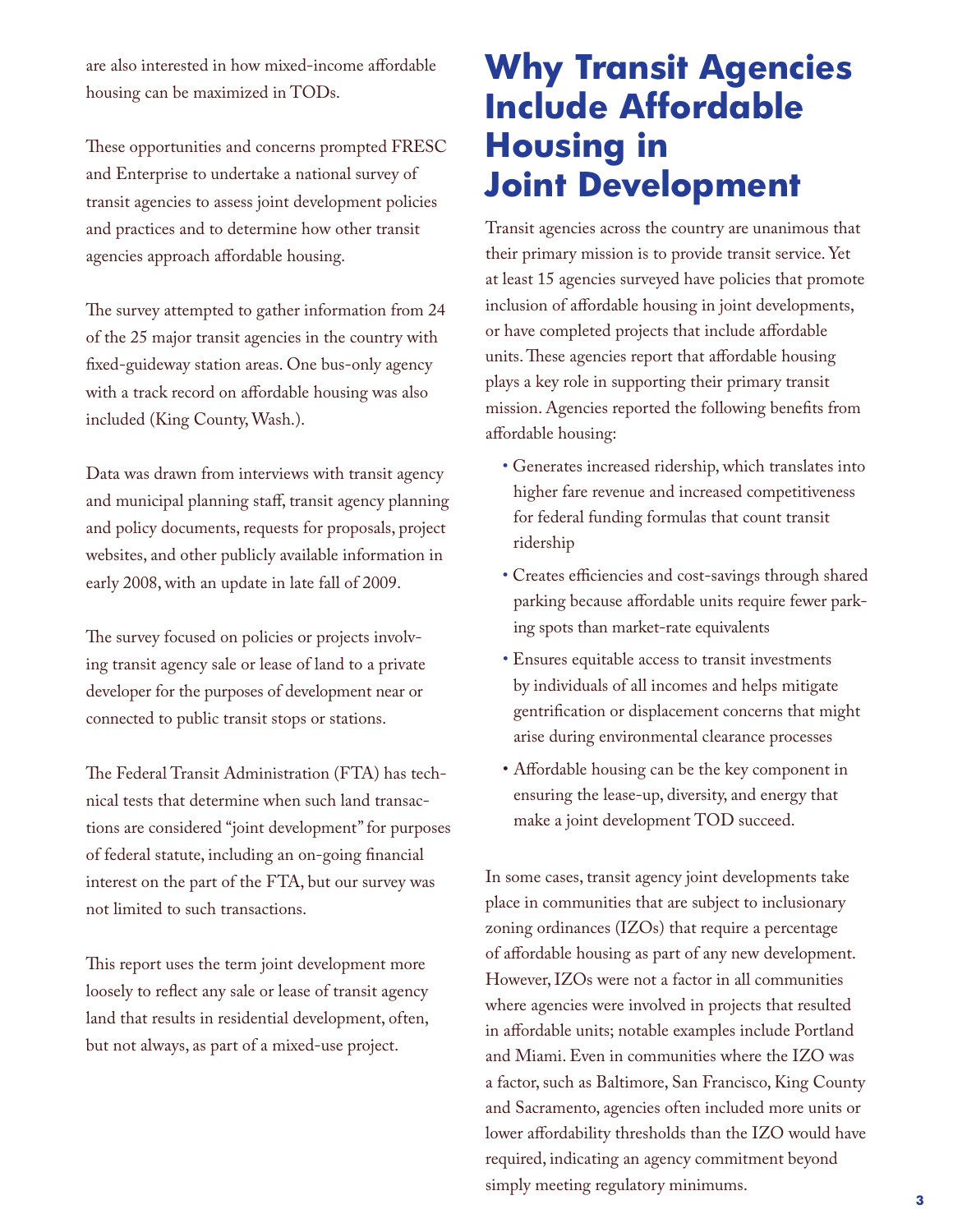## **How Transit Agencies Promote Affordable Housing**

#### **Policies and plans.**

Many transit agencies have written plans or policies that guide their TOD or joint development activity. At least nine agencies explicitly reference affordable housing in such plans or policies.

Several, including the King County Department of Transportation, and the Charlotte Area Transit System identify specific percentage goals to be considered when soliciting proposals. Portland Tri-Met's policy considers affordable housing when selecting among competing joint development proposals.

The Atlanta Beltline project, which involves both transit infrastructure and economic development compo-



Development Strobridge Court Lead Agency San Francisco Bay Area Rapid Transit District (BART) **Location** Castro Valley BART station Alameda County, Calif. (San Francisco area)

- 96 rental units
- Affordable for seniors and families earning 40 to 50 percent of AMI

Made possible by BART through a land lease to nonprofit developer Bridge Housing

nents, created an affordable housing trust fund to help fund affordable units along the new line. The remaining policies require the respective agencies to "encourage" or "support" affordable housing within their approach to residential uses.

#### **Institutional expectations.**

The aspirational nature of many of the policies belie a somewhat stronger set of institutional expectations and practices that emerged through interviews and when examining actual transactions.

For example, the BART system in the San Francisco Bay Area has no written policy on affordable housing, yet they have completed three and have four other joint

> development projects in various stages of planning or development with affordable housing components.

> The Los Angeles County Metropolitan Transportation Authority's policy simply encourages housing for a diversity of household incomes, but the agency reports that 22 percent of the residential units created through their joint development efforts are affordable.

When agencies were asked about strong practices in the absence of strong policy language, they described cultures of high expectations where agency executives and/or the boards approving transactions have strong commitments to affordability that have become institutionalized in the way agencies approach residential components of joint development. A number of agencies with strong track records also described their agency's approach as originating from clear and well-organized expectations from community members.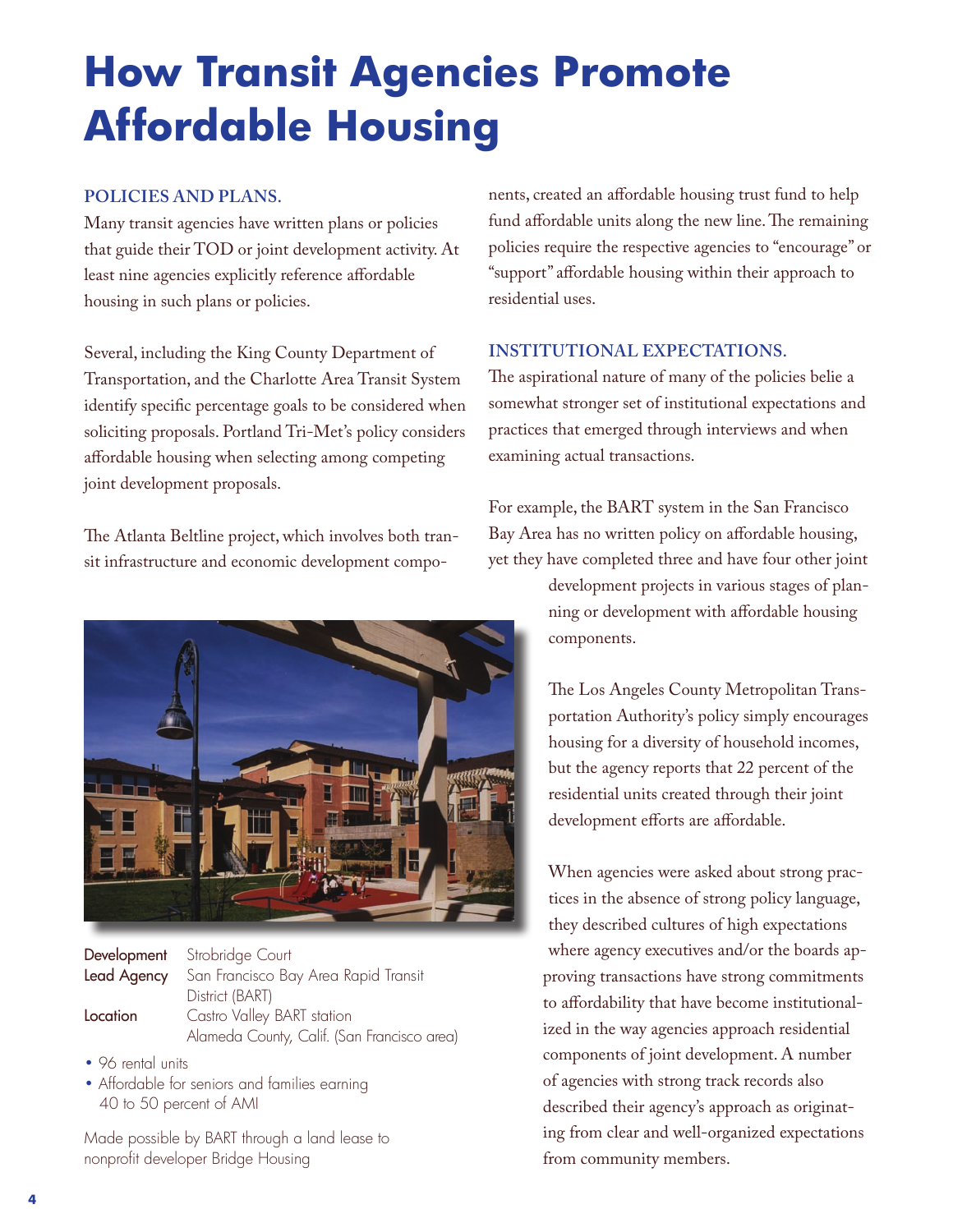#### **Relationship with local governments and regional bodies.**

Agencies with strong policies or track records also demonstrated strong relationships with local jurisdictions with whom they worked closely to fulfill their affordablity goals. This is in contrast to agencies with no policies or projects who almost uniformly described affordable housing as the responsibility of the city alone.

Agencies with strong track records demonstrated a great degree of sensitivity and respect for the role of their local governments but also a willingness to set strong internal goals and to take the lead in starting the conversation with their local jurisdictions.

In the case of the San Francisco Bay Area, policy and financing criteria from the metropolitan planning organization (MPO) also played a critical role in ensuring the transit agency's success through criteria that reward location of affordable units near transit as well as grants for planning and TOD infrastructure.

#### **Clear expectations for the private sector.**

Successful agencies felt that clear expectations were critical in working with private sector partners. These agencies noted that developers and lenders in their communities understood their expectations and proposed projects with strong, viable affordability components – in many cases, even in the absence of written policies – because they knew it would be necessary or helpful to their selection.

They also emphasized the advantages of establishing expectations early so all developers were aware and could incorporate affordability into their proposals or planning as early as possible.

#### **Tools for implementation.**

Whether a policy or a strong commitment drives expectations, agencies use a variety of tools to ensure affordability is achieved. The most prevalent method was

through a competitive RFP where an affordable goal is explicitly stated or where developers responding with affordable projects or components are given preference in the selection process.

Agencies used competitive RFPs for both land sales as well as long-term land leases. At least three agencies used land swaps with other government land owners or the private sector. The FTA requires agencies to retain control of transit infrastructure that is sometimes inextricably intertwined with joint development, and because of this requirement and the purblie benefits of capturing the increased value of land at the end of 99 years, several agencies with the strongest track records on affordable housing also reported a preference for long-term land leases over land sales.

#### Evidence that Affordable Units Near Transit Builds Ridership

#### Data from the Denver Metro Area

While workers at every income level show increased use of public transportation when they live within one-half mile of a station, increased transit ridership is especially pronounced for low-income workers earning less than \$25,000 per year.

More than 10 percent of low-income workers living near rail stations use transit as their primary commute mode, more than twice the rate of any other income group.

Source: Analysis of US Census 2000 by the Center for Transit-Oriented Development, National TOD Database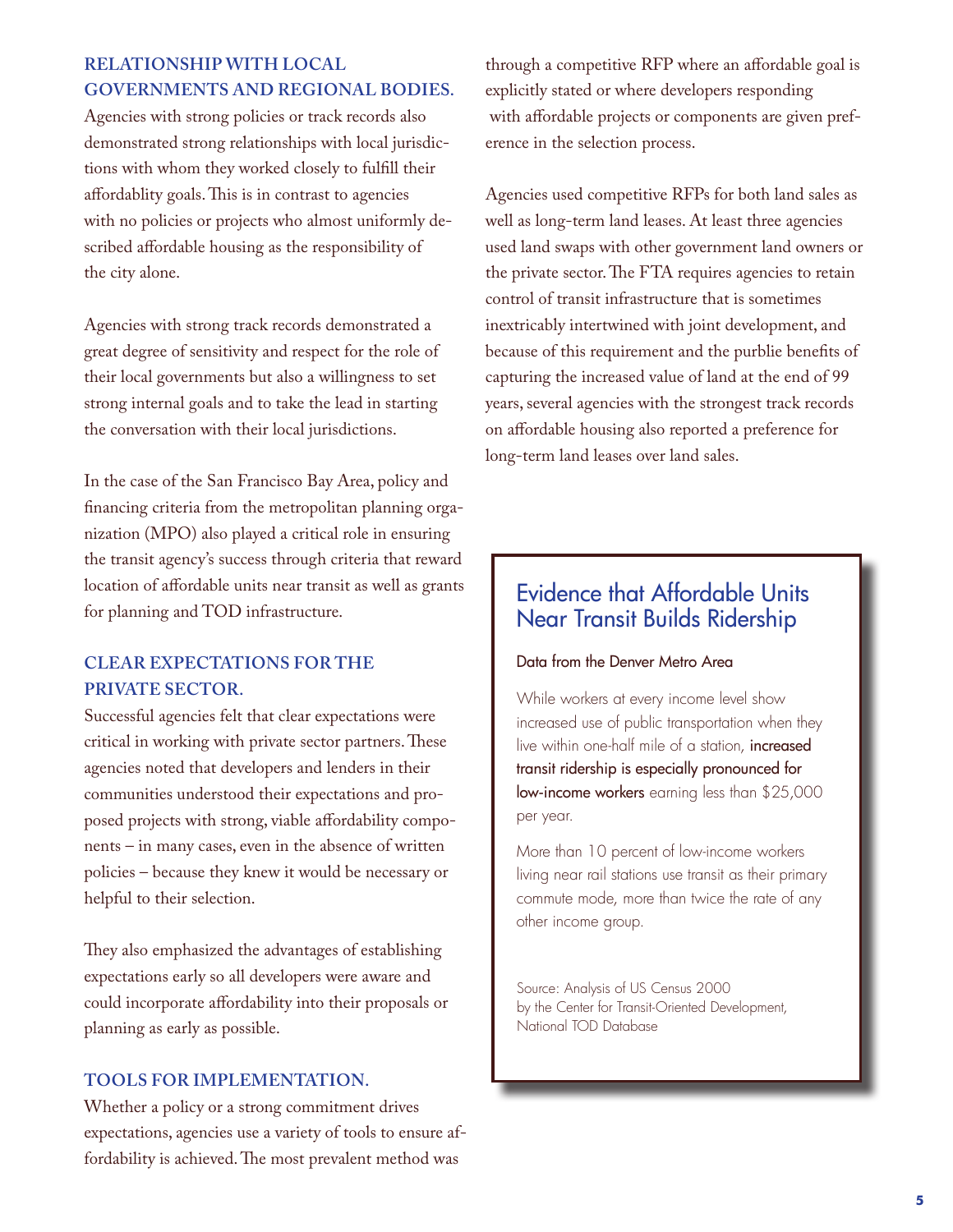### **Outcomes of Transit Agency Joint Development Efforts to Date**

The survey documented 34 completed joint development projects that have produced at least 3,048 deedrestricted affordable units. More than 17 additional projects are in various stages of planning or development to create 1,813 additional units.

The vast majority of projects financed the affordable housing component through use of the Low-Income Housing Tax Credit (LIHTC). LIHTC is a federal program administered by state housing finance agencies, typically with a goal of serving households at 30 to 60 percent of area median income (AMI), which includes many low- to moderate-income working households.

In all cases, tax credits are coupled with multiple sources of grants, low-interest loans and traditional debt to make the developments feasible. These resources are typically utilized by nonprofit developers, for-profit developers, and public housing authorities with strong track records in the development and operation of affordable housing.

In some cases, the transit agency joint development resulted in a stand-alone affordable project that created a mixed-income TOD through integration with other surrounding developments. In other cases, the joint development itself was a larger, mixed-income project of which the affordable units were just one component.



#### **Transit Agencies with Affordable Housing Policies or Developments**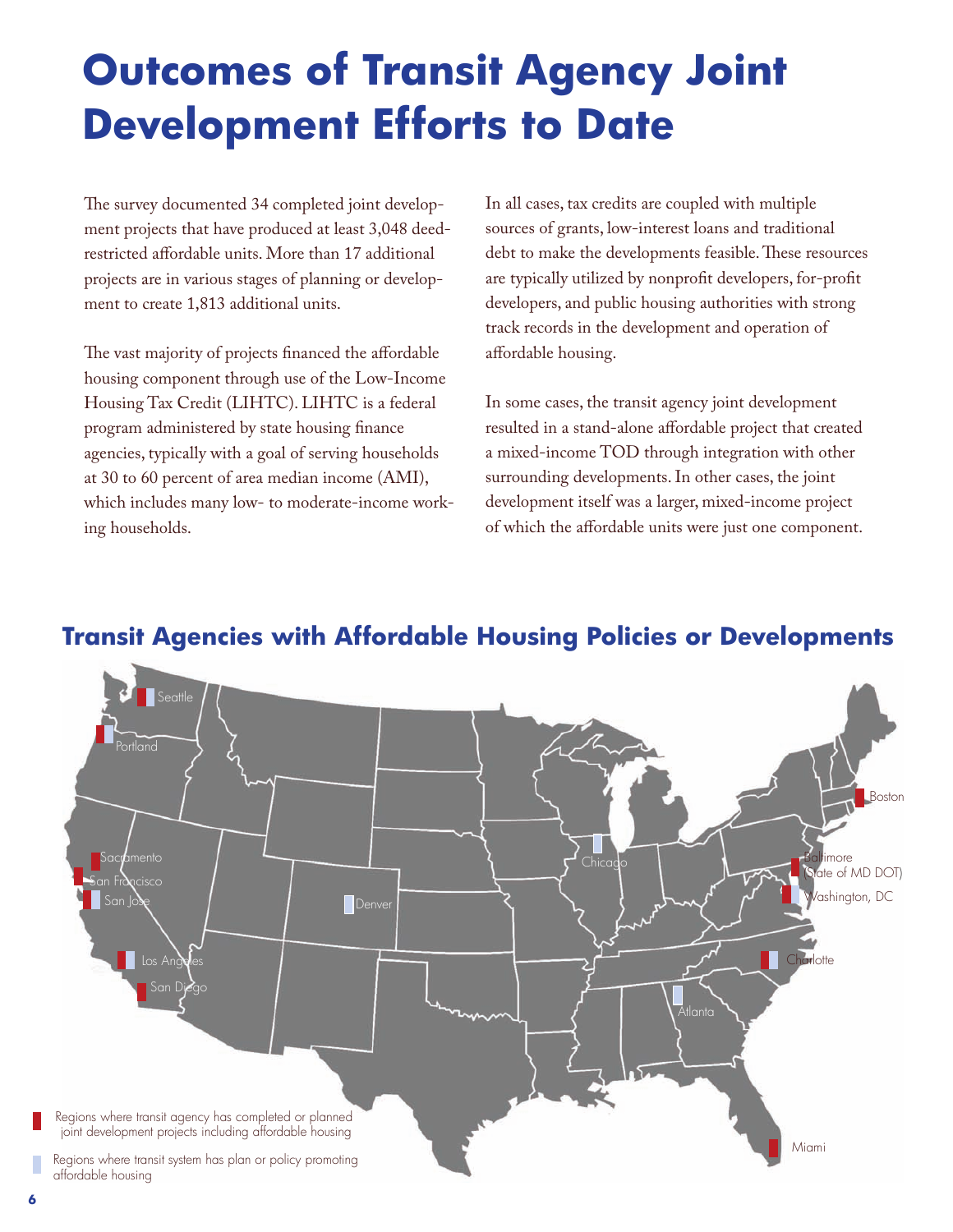### **Inventory of Affordable Housing Created Through Joint Development**

| <b>INCOME LEVEL</b>             | <b>AMI LEVEL</b> | <b>EXISTING</b> | <b>PLANNED</b> | <b>TOTAL FOR</b><br><b>AMI LEVEL</b> | <b>TOTAL FOR</b><br><b>INCOME LEVEL</b> |
|---------------------------------|------------------|-----------------|----------------|--------------------------------------|-----------------------------------------|
|                                 |                  |                 |                |                                      |                                         |
| EXTREMELY LOW-<br><b>INCOME</b> | $< 30\%$         | 95              | 13             | 108                                  | 134                                     |
|                                 | < 40%            | 26              | -              | 26                                   |                                         |
| <b>VERY LOW-INCOME</b>          | $< 50\%$         | 274             | 84             | 458                                  | 598                                     |
|                                 | $30 - 50%$       | 140             |                | 140                                  |                                         |
| LOW-INCOME                      | <60%             | 1,293           | 289            | 1,582                                | 2,376                                   |
|                                 | 30-60%           | -               | 180            | 180                                  |                                         |
|                                 | 50-60%           | 231             | 19             | 250                                  |                                         |
|                                 | < 80%            | 364             |                | 364                                  |                                         |
| <b>WORKFORCE</b>                | 60-120%          | ш,              | 180            | 180                                  | 310                                     |
|                                 | 80-120%          | 18              | 112            | 130                                  |                                         |
| <b>UNKNOWN</b>                  | <b>UNKNOWN</b>   | 607             | 836            | 1,443                                |                                         |
| ALL AFFORDABLE                  | ALL AFFORDABLE   | 3,048           | 1,813          | 4,861                                | 3,418                                   |

Table based on survey of 24 transit agencies across the U.S.

### **How Transit Agency Joint Development Makes Affordable TOD More Possible**

The biggest challenge to building affordable or workforce housing near transit is the ability to secure land.

Not surprisingly, the greatest advantage of joint development documented in this survey was the leverage created by transit agency land ownership to promote the inclusion of affordable units on land the agency acquired for transit purposes.

An additional benefit was the ability of public transit agencies to be patient land holders as development partners put together the complex financing necessary to create affordable homes. In some cases, transit agencies also provided direct financial assistance that helped make affordability possible. For example, the St. Louis Metro provided a loan to finance an affordable development, and Portland Tri-Met and Boston MBTA both provided TOD design grants to similar projects.

Portland Tri-Met has successfully lowered the initial land cost to the developer by using an FTA-approved method where the difference in the cost is made-up over 30 years of fares from increased ridership due to the affordable units.